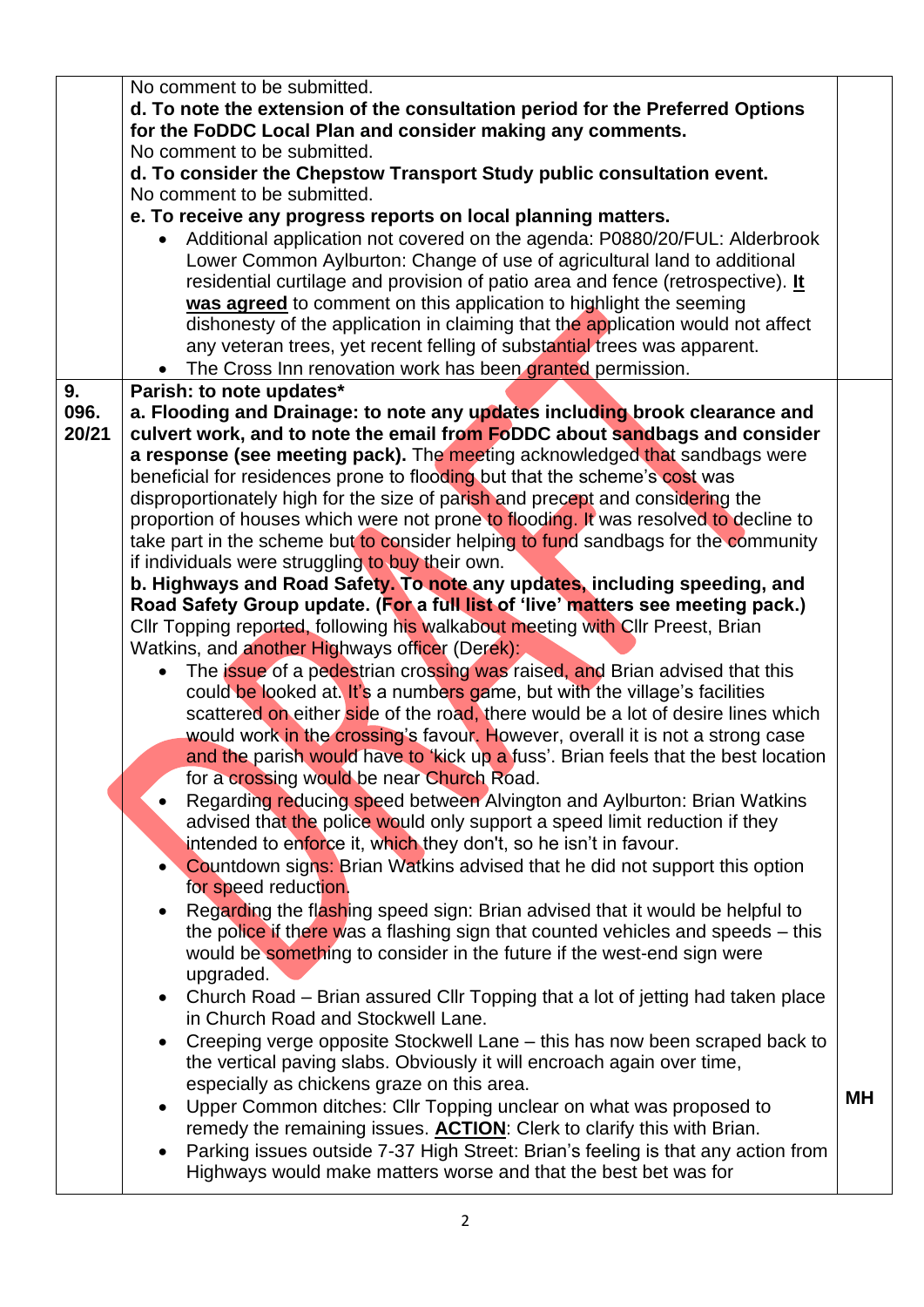|             | neighbours to have a friendly word with any neighbours parking                                                                                                    |           |
|-------------|-------------------------------------------------------------------------------------------------------------------------------------------------------------------|-----------|
|             | inconsiderately.                                                                                                                                                  |           |
|             | Cllr Preest is trying to look for some wheelie bin stickers/lamp post signs.                                                                                      |           |
|             | c. Footpaths. To receive any updates. None.                                                                                                                       |           |
|             | d. Management of trees/hedges. To note the remaining issue of yew                                                                                                 |           |
|             | overhanging gardens. (see meeting pack) Noted. It was agreed to seek an                                                                                           |           |
|             | additional quote from the contractor who carried out other work in October.                                                                                       | <b>MH</b> |
|             | e. Former Upper Common allotments wall deterioration. To note any updates.                                                                                        |           |
|             | There has been further deterioration. <b>ACTION</b> : Clerk to forward new photos of                                                                              |           |
|             | deterioration to Lydney Park Estate and ask for information on timings.                                                                                           |           |
|             | f. Cross Inn. To receive any updates. None.                                                                                                                       |           |
|             | g. Allotments. To note any updates. None.                                                                                                                         |           |
|             | h. Grass cutting: to note any updates. None.                                                                                                                      |           |
|             | i. Wildflower verges: to note any updates. None.                                                                                                                  |           |
|             | j. Parish flower tubs 2020. To note any updates. None.                                                                                                            |           |
|             | k. Phone Kiosk, Upper Common: to receive any updates. Ongoing.                                                                                                    |           |
|             | I. The Cross Monument. To receive any updates. The plaque is now in place and                                                                                     |           |
|             | the meeting thanked Cllr Harrison for leading on this project.                                                                                                    |           |
|             | m. Bus Shelters. To receive any updates including repair of the glass shelter.                                                                                    |           |
|             | Ongoing – awaiting glass replacement following several difficulties.                                                                                              |           |
|             | n. Litter picking. To receive any updates and to note and approve the new                                                                                         |           |
|             | litter-picking SLA from FoDDC (circulated for information to all councillors on                                                                                   |           |
|             | 30/11/20). It was agreed to accept the SLA and sign it off, alongside a comment                                                                                   |           |
|             | expressing disappointment that the amount had remained the same.                                                                                                  |           |
|             | o. Dog waste bins. To receive any updates. The Clerk advised that she had                                                                                         |           |
|             | ordered a new dog bin which would be delivered to Merlin Waste and installed by                                                                                   |           |
|             | them.                                                                                                                                                             |           |
|             | p. Housing Needs Survey: to note any updates. Ongoing; awaiting in-person                                                                                         |           |
| 10.         | meetings.<br><b>Council</b>                                                                                                                                       |           |
| 097.        | a) Exempt item. Item information excluded from the agenda under Schedule                                                                                          |           |
| 20/21       | 12A, Local Government Act 1972.                                                                                                                                   |           |
|             |                                                                                                                                                                   |           |
|             | b) Website: to receive any updates. None.                                                                                                                         |           |
| 11.<br>098. | <b>Finance</b>                                                                                                                                                    |           |
| 20/21       | a. Payments. To approve the following council payments:                                                                                                           |           |
|             | #1201 M Humphries Clerk Pay £377.12<br>#1202 Merlin Waste Dog Bins £67.60                                                                                         |           |
|             | #1203 HMRC Clerk PAYE £6.40                                                                                                                                       |           |
|             | #1204 British Legion Poppy Wreaths £50.00                                                                                                                         |           |
|             | #1205 Platform One Cross plaque pt 2/2 £603.00                                                                                                                    |           |
|             | #1206 Mark Topping Litterpicking Sept/Oct £230.00                                                                                                                 |           |
|             |                                                                                                                                                                   |           |
|             | b) Income. To note any income received since the last meeting:                                                                                                    |           |
|             | 09/11/2020 Interest £0.07                                                                                                                                         |           |
|             |                                                                                                                                                                   |           |
|             | c) Internal Controls Q2: to receive any updates. Following Cllr Harrison's poor health                                                                            |           |
|             | Cllr Blamey offered to carry this out. <b>ACTION</b> : Clerk to send the pack to Cllr Blamey.                                                                     | <b>MH</b> |
|             | d) Budget 2021-22: to approve the final draft (see meeting pack). It was agreed to                                                                                |           |
|             | approve the budget. The weedkilling budget will be given its own row (historically has                                                                            |           |
|             | been combined with grasscutting line).                                                                                                                            |           |
|             | e) To consider a suggestion from CIIr Frankie Evans regarding savings made from                                                                                   |           |
|             |                                                                                                                                                                   |           |
|             | meeting room rental (see meeting pack). It was agreed to give the Community<br>Rooms the meeting room hire monies (unspent due to Covid) as a community donation. |           |